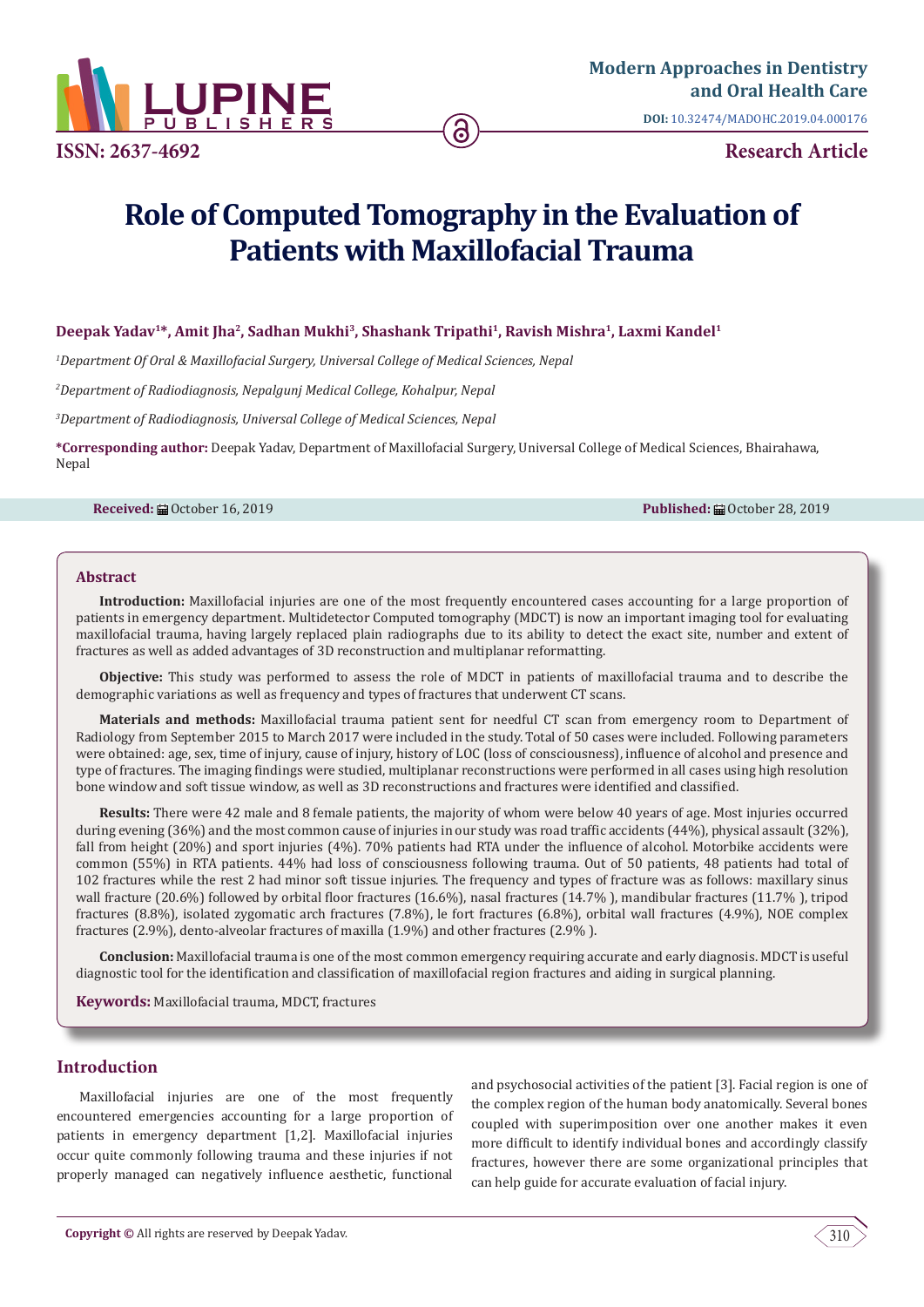The face can be organized into five distinct anatomic regions: nasal, orbital, zygomatic, maxillary and mandibular. Injuries to the face can be classified as those related to a single region; disparate regions; or multiple contiguous regions (e.g., midface smash or panfacial fractures). The growing frequency and magnitude of road traffic accidents, as well as the increase in episodes of urban violence, have made these traumas a form of social disease [4]. Now-a-days injuries due to road traffic accidents and violence are the common reasons which has significantly led to the increase in the frequency of maxillofacial injuries [4,5]. Other causes of injury to maxillofacial region include fall and sports injury. Plain radiography has limited role in imaging trauma patients as it provides inadequate information due to complexity of facial anatomy. CT scan has completely replaced plain radiographs for the investigation of choice in a case of maxillofacial trauma. The CT examination provide adequate radiographic assessment for facial bones like orbit, midface and nasoethmoid region while it will not add more information than conventional imaging in mandibular area except the condyle area.

 Computed tomography is the imaging method of choice for an accurate diagnosis and for depicting the complex anatomic structures of the maxillofacial region and now regarded as gold standard in a case of maxillofacial trauma. It helps in detecting the exact site, number and extent of fractures, displacement of fragments and soft tissue injuries [2,4,5]. The added advantage of MDCT is 3-D reconstruction and multiplanar reformation in coronal and sagittal planes which are extremely helpful in assessing the bony architecture in large comminuted, displaced and complex fractures involving multiple planes [6] helps the surgeons for appropriate planning and management.

Hence, the present study is aimed to evaluate the role of CT in maxillofacial trauma patients.

# **Materials and Methods**

A descriptive, cross sectional hospital-based study conducted from September 2015 to March 2017 in Universal College of Medical Sciences - Teaching Hospital (UCMS-TH), Bhairahawa, Nepal. The study includes 50 cases with patients with maxillofacial trauma referred for CT scan of head and face. The study was done using a General Electronics (GE) Brivo® 385 16 slice helical CT scanner. CT face was performed with patient in supine position and axial slices were taken at 0.625 mm collimation with field of view extending from the top of frontal sinuses to the chin. The supine axial slices were taken for fast acquisition and comfort to the patient and the images were also reconstructed in coronal and sagittal plane for examination.

The images were primarily studied in bone window (WL 300 WW 1500), Soft tissue window (WL 40, WW 400) as well as 3D reconstructions with other windows being used where relevant. Intravenous iodinated contrast media was not used in this study.

Fractures found were classified into the following groups: maxillary sinus wall fractures, nasal fractures, nasoethmoidal fractures, fractures of the zygomatic-malar complex, isolated zygomatic arch fractures, orbital floor fractures, orbital roof fractures, maxillary, mandibular, Le Fort fractures and other sort of fractures. The results were tabulated in Microsoft Excel. The statistical analysis was done using Statistical Package for the Social Sciences (SPSS).

### **Inclusion criteria**

a) No emergency treatment is needed according to the advance trauma life Support (ATLS).

b) Patients with multiple facial injuries or severe facial disfigurement.

c) Patients with craniofacial or cervical injuries.

d) In cooperative patients or altered in the level of consciousness.

#### **Exclusion criteria**

a) Patients who are unstable and require emergency treatment according to Advance Trauma Life Support (ATLS)

b) Patients who refuse to give consent.

c) Patients with past H/O maxillofacial surgery or intervention.

- d) Dead on arrival.
- e) Fractures that can be easily ruled out by plain radiographs.
- f) Suspected isolated fracture of mandible.

Proper ethical clearance was obtained from the institution before conducting the study.

#### **Results**

A total of 50 subjects of maxillofacial trauma patients were included in the present study. The maximum number of trauma patients fall into 21-40 years age group whereas minimal number were from 61-80 years age group as shown in Figure 1. The selected group include 42 males (84%) and 8 females (16%) as shown in Figure 2. The time of injury occur mostly at evening time (18%) followed by night-time (13%) as shown in Figure 3. The mode of trauma were from RTA (44%) followed by physical assault (32%), fall from height (20%) and sports injuries (4%) as shown in Figure 4. In RTA, motorbike accident (55%) was most prevalent followed by bus (23%) and rickshaw (14%) as shown in figure 5. Loss of consciousness were present in 56% of patients as shown in Figure 6. 34 % of patients with maxillofacial fracture were found to be under the influence of alcohol shown in Figure 7. Maxillary bone fracture (20.65%) were most prevalent followed by orbital floor fracture (16.66%) and mandibular fractures (11.75%) as shown in Table 1.

311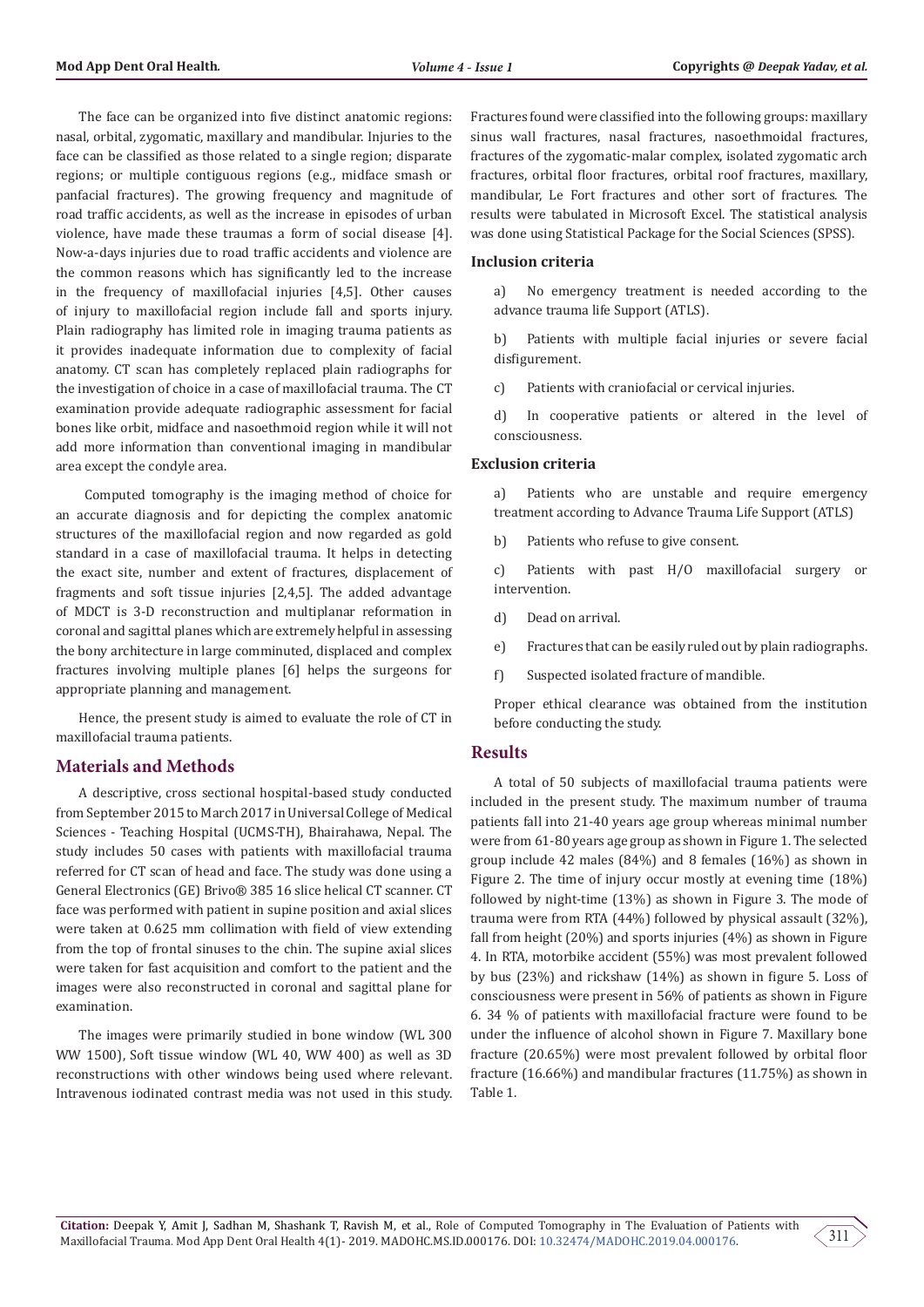

**Figure 1:** Age distribution of patients.



**Figure 2:** Gender distribution of patients.



**Figure 3:** Time of distribution of patients at the time of injury.

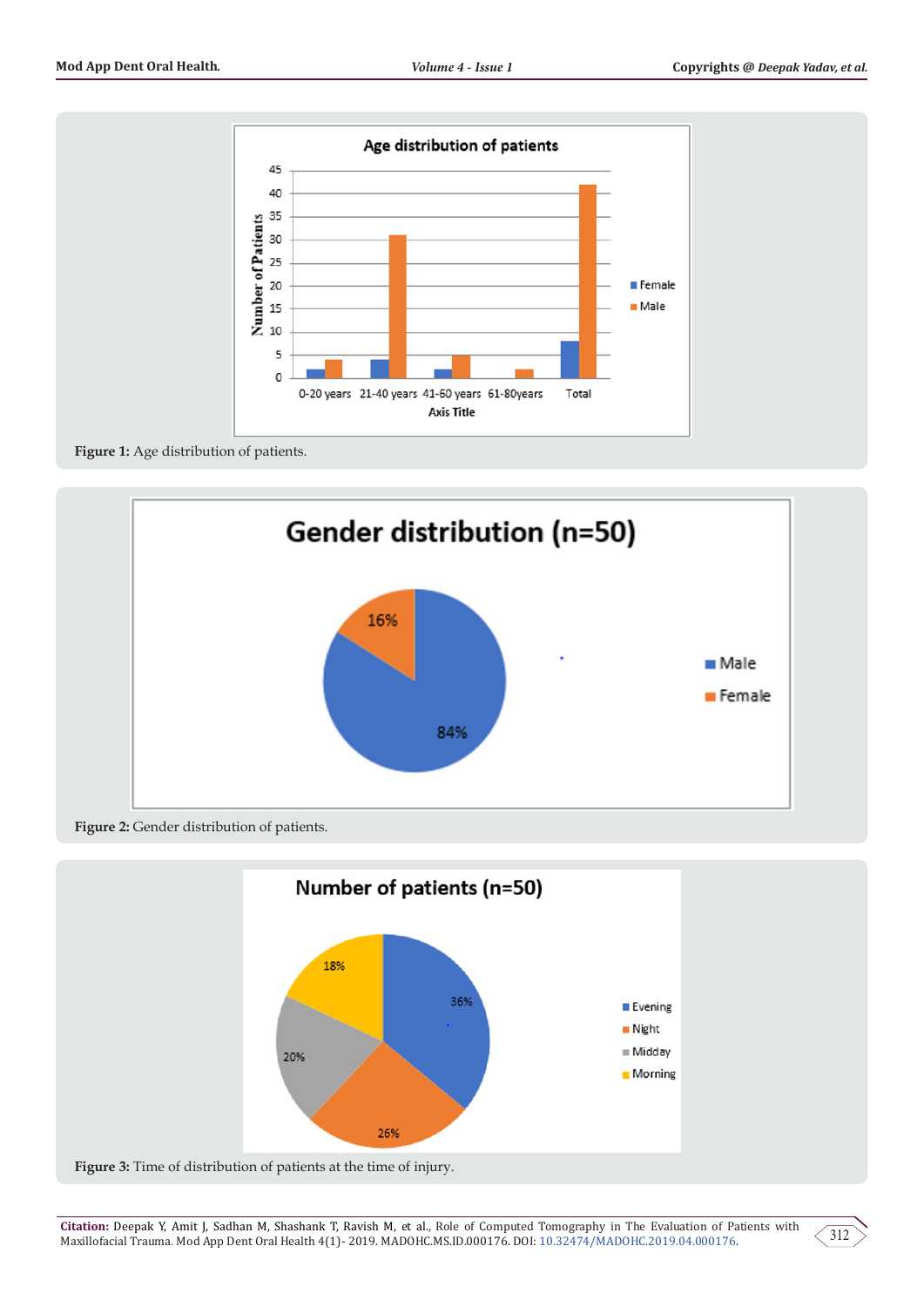

**Figure 4:** Frequency of patients according to mode of injury.



**Figure 5:** Distribution of patients according to the type of vehicle used in RTA.



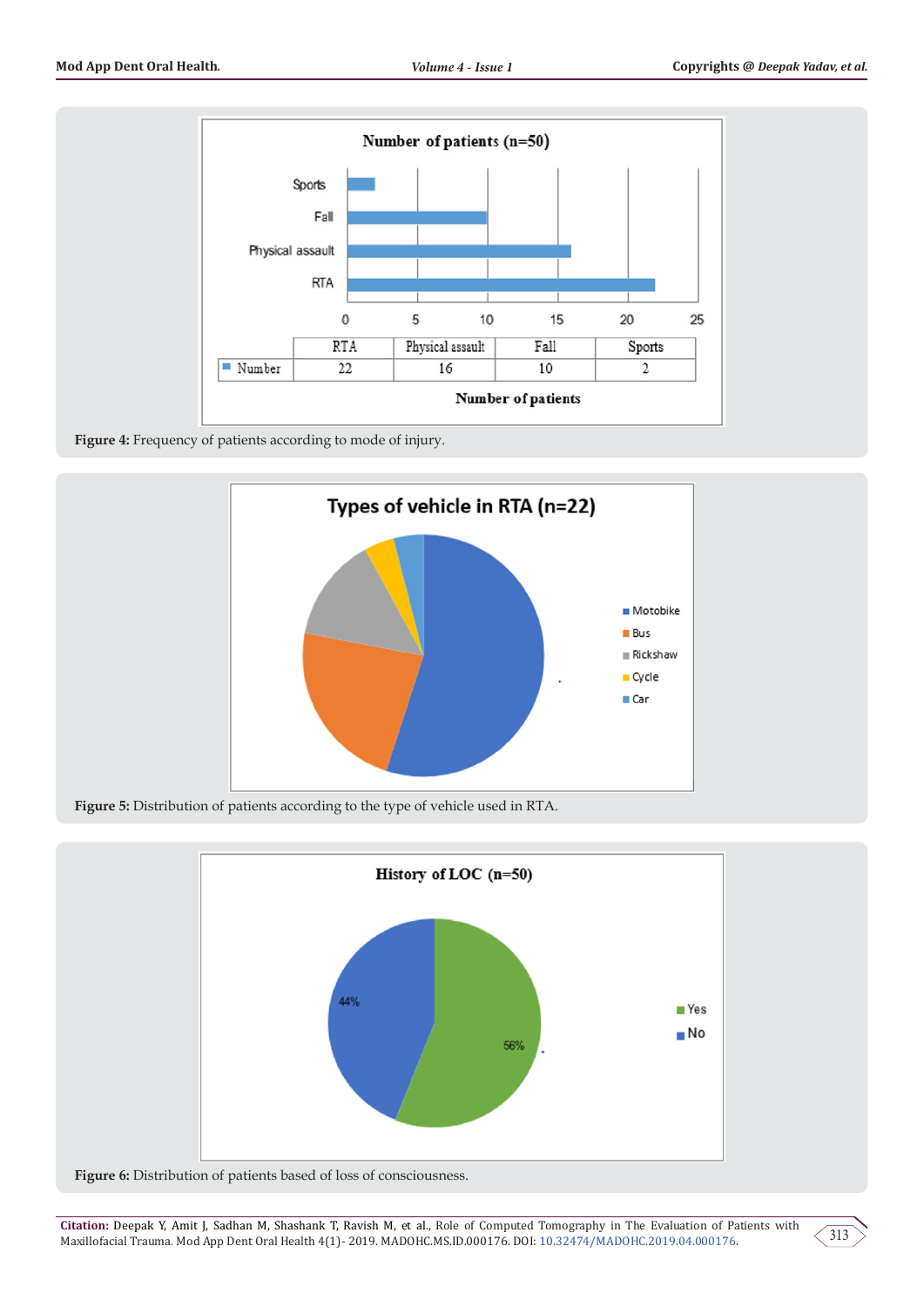

| <b>Type of Fracture</b>      |                                   | <b>Number</b>  | Percent (%) |
|------------------------------|-----------------------------------|----------------|-------------|
|                              | Maxillary sinus wall<br>fractures | 21             | 20.65       |
| Maxilla                      | Le fort fracture                  | 7              | 6.85        |
|                              | Dento-alveolar<br>fractures       | $\overline{2}$ | 1.96        |
| Orbital floor fractures      |                                   | 17             | 16.66       |
| Nasal fractures              |                                   | 15             | 14.7        |
| Mandibular fractures         |                                   | 12             | 11.75       |
| Tripod fractures             |                                   | 9              | 8.81        |
| Zygomatic fractures          |                                   | 8              | 7.84        |
| Orbital wall fractures       |                                   | 5              | 4.9         |
| <b>NOE Complex fractures</b> |                                   | 3              | 2.94        |
| <b>Others</b>                |                                   | 3              | 2.94        |
| Total                        |                                   | 102            | 100         |

**Table 1:** Frequency wise distribution of maxillofacial fractures.

# **Discussion**

The present cross-sectional study was designed to identify the demographic variables and classify fractures accordingly in cases of maxillofacial trauma by the use of CT scan. CT is the imaging method of choice for an accurate diagnosis and for depicting the complex anatomic structures of the maxillofacial skeleton.

Various studies have been conducted to identify and classify fractures of the maxillofacial region. While there are some significant differences in the findings of studies done by different researchers at different time intervals. The present study consisted of 50 patients with maxillofacial trauma that were referred for CT face. Various imaging findings ranging from simple linear to comminuted fractures with severe disfigurement of face. Out of 50 cases, 42 were male (84%) and 8 were female (16%). The mean age of the patient was 29.9 years which was incoherent to study done by Kaleem Ahmad et al. [7], Haug RH et al. [8] Tanaka et al. [9] and Rajib Khadka et al. [10].

The male: female ratio was 2.5:1 which was similar to the study done by Kaleem Ahmad et al. [7], Salonen EM [11] and Rajib Khadka et al. [10].

In the present study, most of the injuries were seen occurring during evening time (36%). The most common mode of injury was found to be RTA (44%), followed by physical assault (32%) patients. The main reasons for RTA in country like Nepal are due to narrow lane road, hilly areas and poorly constructed road. Out of which most of the RTA occurred particularly involving motorbike (55%) followed by bus (23%) and bicycle (14%). Motorbike is one of the major source of transport in Nepal as Nepal is low income country and its easy to travel with motorbike in hilly areas. Out of 22 patients involved in RTA, alcohol by any means was found to be involving in 12 patients (54.54%) which is in accordance with study conducted by V. Ravindran et al. [12], Gabriela Tomlich et al. [13], Shrisail Patil et al. [14], Subhasraj K et al. [15], Rajib khadka et al. [10].

 Out of 50 patients who underwent CT face, 48 had fractures either single or multiple. The total number of fractures recorded were 102. By far the commonest fracture on CT was maxillary sinus wall fracture (20.65%) followed by followed by orbital floor fractures (16.6%), nasal fractures (14.7% ), mandibular fractures (11.7% ), tripod fractures (8.8%), isolated zygomatic arch fractures (7.8%), Le Fort fractures (6.8%), orbital wall fractures (4.9%), NOE complex fractures (2.9%), dento-alveolar fractures of maxilla (1.9%) and other fractures (2.9% ) which was similar to study done by Gabriela Tomlich et al. [13], Kaleem Ahmad et al. [7], Shrisail Patil et al. [14].

Both axial and coronal scan were found to be beneficial in localizing and identifying maxillofacial fractures in detail. Qais H Muassa et al. [16] in their literature revealed that 42 (46.7%) fractures out of 92 were detected by coronal scans while 28 (30.4%) fractures were detected by axial scans. When combined the rest 21 (22.8%) were detected.